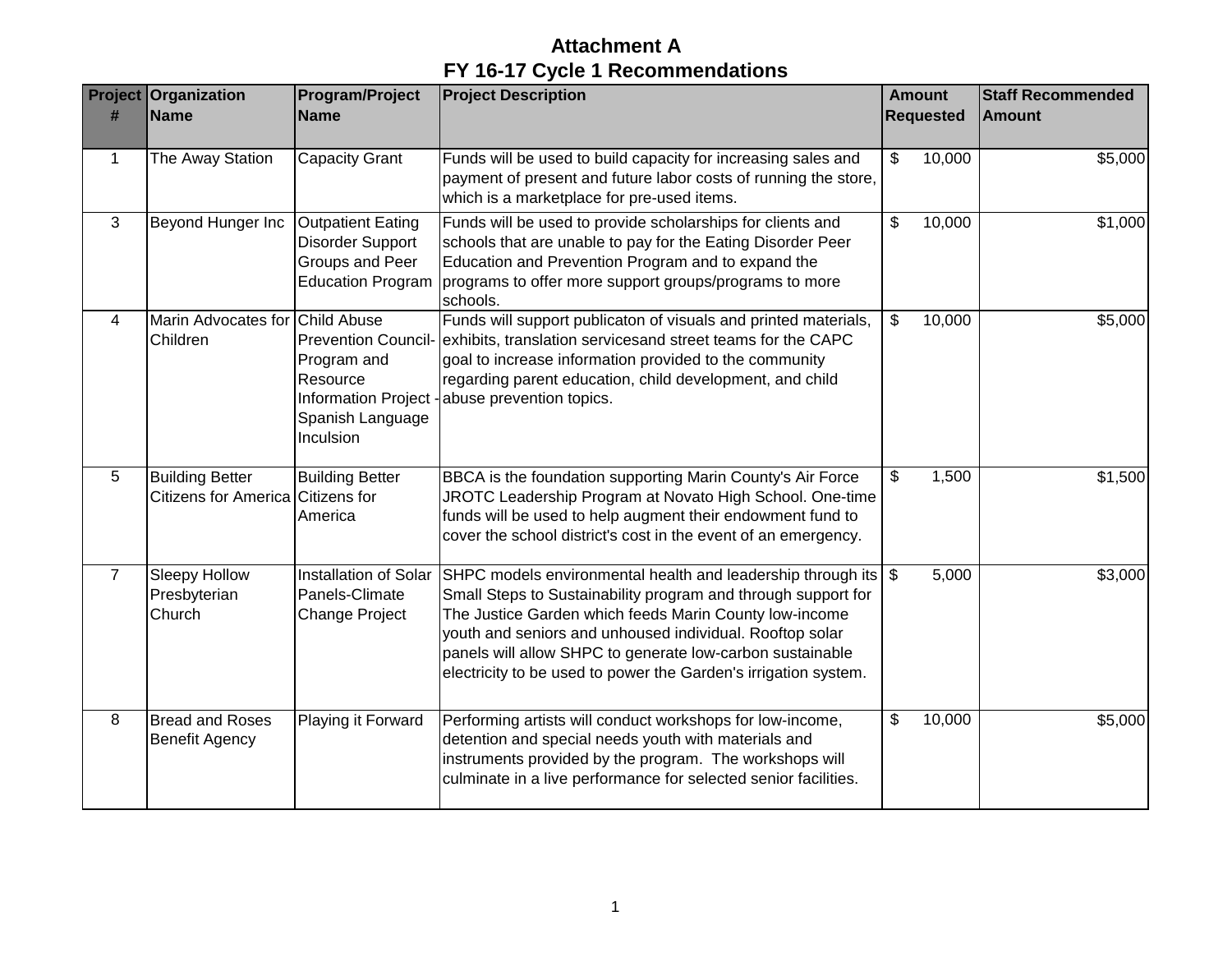| #  | <b>Project Organization</b><br><b>Name</b> | <b>Program/Project</b><br><b>Name</b>                                       | <b>Project Description</b>                                                                                                                                                                                                                                                                                      | <b>Amount</b><br><b>Requested</b> |        | <b>Staff Recommended</b><br><b>Amount</b> |
|----|--------------------------------------------|-----------------------------------------------------------------------------|-----------------------------------------------------------------------------------------------------------------------------------------------------------------------------------------------------------------------------------------------------------------------------------------------------------------|-----------------------------------|--------|-------------------------------------------|
| 10 | <b>Buckelew Programs Draper House</b>      | Bathroom<br>Renovation                                                      | Draper House is one of four Residential Support Service<br>Program homes that provide permanent supported housing to<br>low-income, Marin residents living with serious mental illness.<br>Funds will be used to renovate the bathroom for increased<br>energy efficiency, safety, comfort and overall quailty. | \$                                | 10,000 | \$2,500                                   |
| 11 | YWCA of San<br>Francisco & Marin           | <b>FiftyPlus Volunteer</b><br>Manual                                        | One-time project to produce a manual of training directions<br>and best practices for pro-bono instructors of job training and<br>placement service classes for low income women age 50 and<br>older.                                                                                                           | \$                                | 7,500  | \$3,000                                   |
| 12 | Close Up<br>Foundation                     | <b>Tomales High</b><br>School Close Up<br><b>Civic Education</b><br>Program | Funds would be used to provide tuition assistance for qualified   \$<br>Tomales High students to travel to Washington DC and<br>participate in Close Up programs.                                                                                                                                               |                                   | 3,000  | \$3,000                                   |
| 14 | <b>Lilypad Homes</b>                       | Junior Unit<br>Feasibility<br>Assessments                                   | Funds would be used to offset costs (staff time and mileage<br>reimbursement) for 80 Junior Assessory Dwelling Unit on-site<br>feasibility assessments.                                                                                                                                                         | \$                                | 10,000 | \$10,000                                  |
| 15 | American Cancer<br>Society                 | Medically<br><b>Vulnerable Cancer</b><br>Patients in Marin                  | Patient Services for Funds will be used to support patient services including<br>transportation through the Road to Recovery program,<br>Personal Health Managers, and Look Good Feel Better<br>classes.                                                                                                        | \$                                | 10,000 | \$5,000                                   |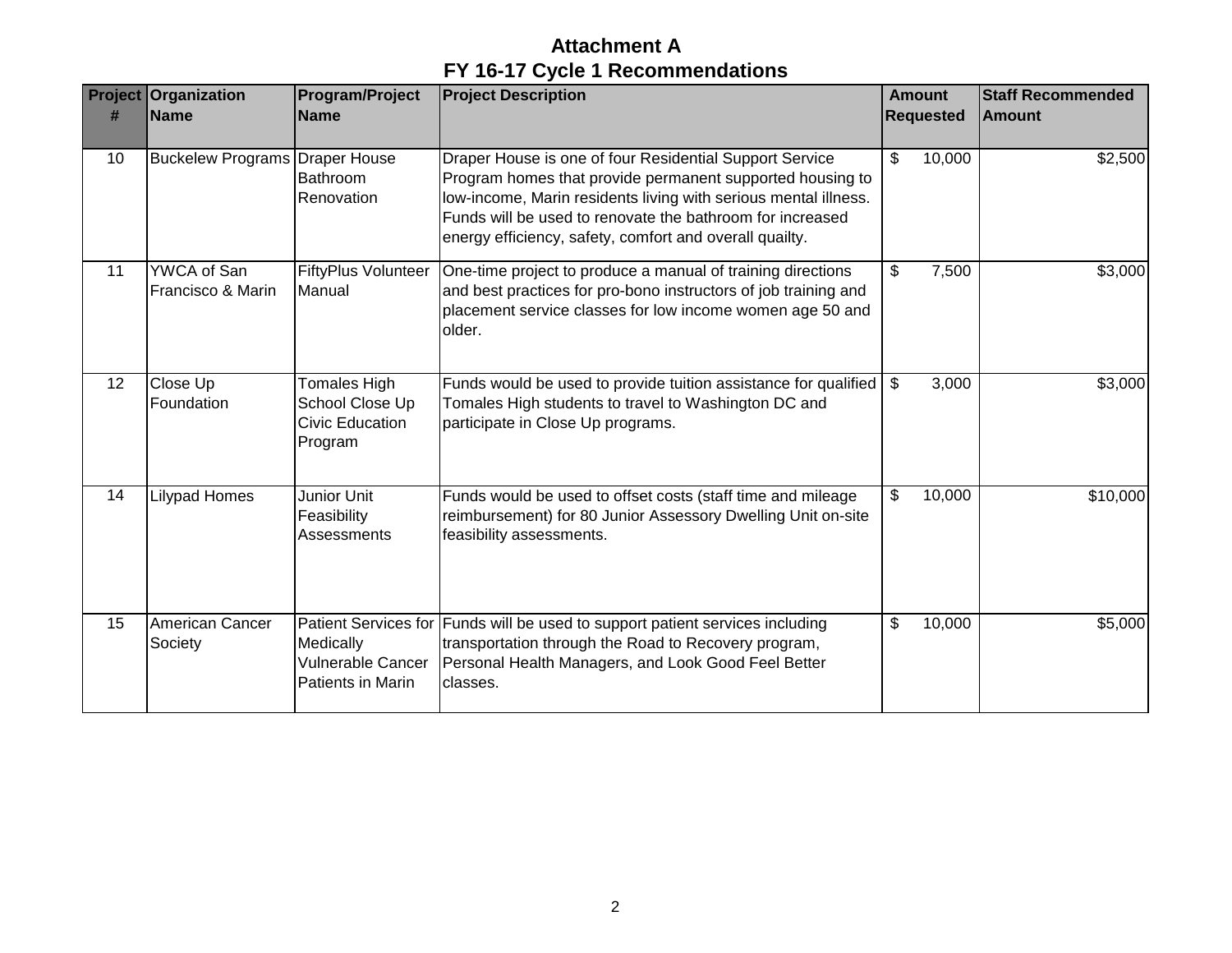| Project         | Organization                                                   | Program/Project                                                      | <b>Project Description</b>                                                                                                                                                                                                                                                                               | <b>Amount</b><br><b>Requested</b> |        | <b>Staff Recommended</b> |
|-----------------|----------------------------------------------------------------|----------------------------------------------------------------------|----------------------------------------------------------------------------------------------------------------------------------------------------------------------------------------------------------------------------------------------------------------------------------------------------------|-----------------------------------|--------|--------------------------|
| #               | <b>Name</b>                                                    | <b>Name</b>                                                          |                                                                                                                                                                                                                                                                                                          |                                   |        | <b>Amount</b>            |
| 16              | <b>Turning Green</b>                                           | <b>The Conscious</b><br>Kitchen                                      | The Conscious Kitchen is dedicated to transforming school<br>dining to improve the health and life outcomes of children by<br>working with schools to shift the paradigm around school food<br>service. Funds are needed to support program development.                                                 | $\mathfrak{S}$                    | 10,000 | \$10,000                 |
| 17              | Fair Housing of<br>Marin                                       | <b>AFFH Conference</b><br>2017                                       | Funds will partially offset costs of the annual Fair Housing<br>Conference planned for April 2017, which educates<br>stakeholders on how to affirmatively further fair housing and<br>how to advance the fair housing agenda in Marin.                                                                   | \$                                | 2,500  | \$2,500                  |
| 18              | Kids Cooking for<br>Life                                       | Outreach to<br>Pickleweed<br><b>Community Center</b>                 | Funds will be used to provide 8-week, hands-on cooking<br>course to students in the Canal neighborhood of San Rafael.<br>Classes will teach nutrition and inspire lifelong healthy cooking<br>and eating habits.                                                                                         | \$                                | 1,780  | \$1,780                  |
| 21              | Lifehouse                                                      | <b>Cordless Blinds</b>                                               | Laurel Place House Laurel Place House serves six adults with developmental<br>disabilities in the Independent Living Program. Funds will be<br>used to replace tangled, frayed and bent blinds with new<br>custom cordless ones to increase the privacy and provide a<br>safer environment for residents | \$                                | 4,600  | \$3,000                  |
| 22              | Muir Beach<br>Community<br><b>Services District</b>            | <b>MCBSD</b><br><b>Community Center</b><br>Accessibility<br>Upgrades | Project includes installing or upgrading ramps, railings,<br>restroom accessibility, door hardware and fixtures and for the<br>removal of tripping hazards and barriers to senior use of the<br>facility.                                                                                                | $\mathfrak{S}$                    | 10,000 | \$5,000                  |
| $\overline{23}$ | HeadsUp San<br><b>Rafael Public</b><br>Education<br>Foundation | <b>Musical</b><br>Instruments for our<br>Elementary<br>Schools       | Funds will be used to purchase musical instruments for<br>Venetia Valley, Bahia Vista and Short School to bring equity in<br>access and instruction to these Marin schools.                                                                                                                              | \$                                | 10,000 | \$5,000                  |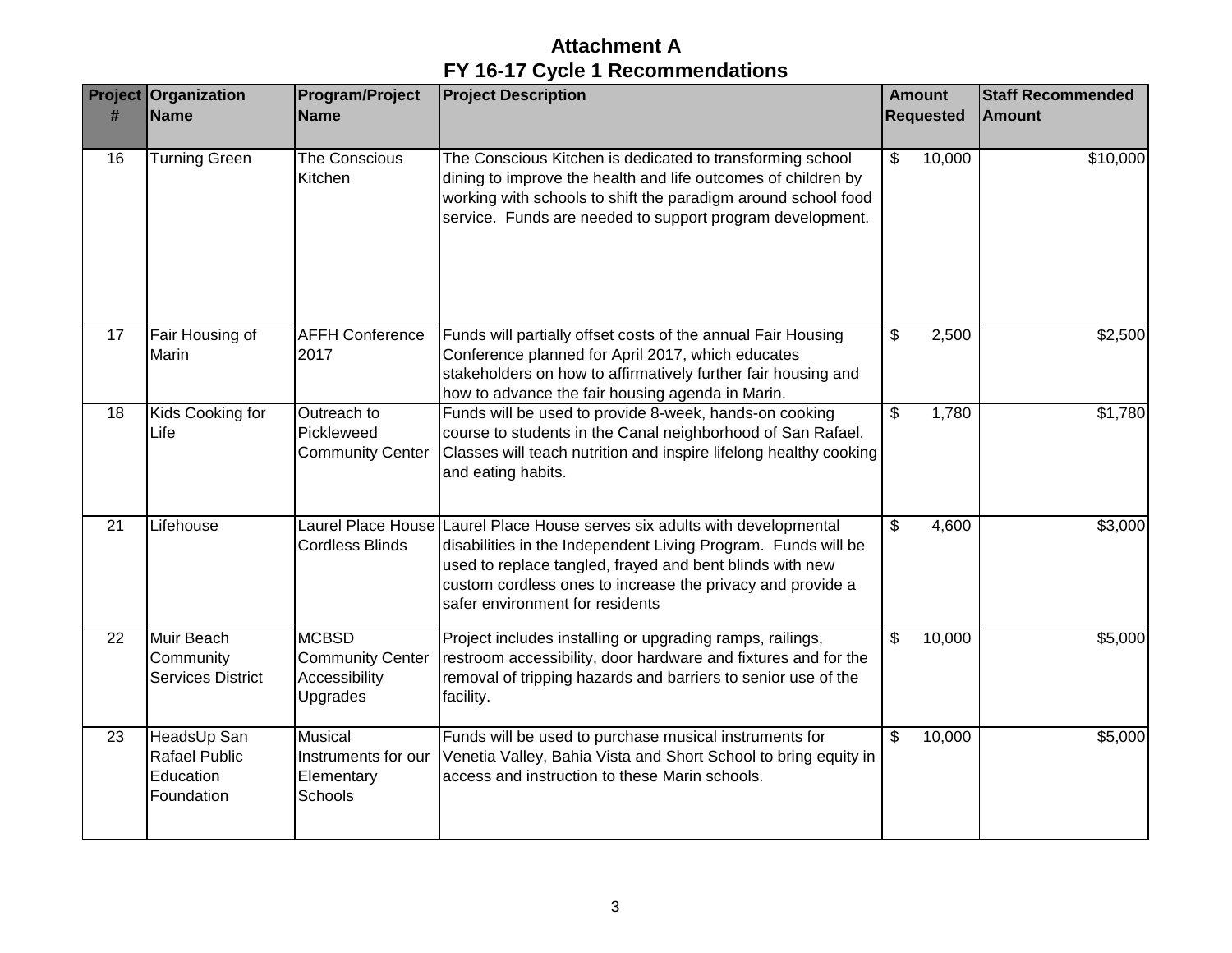| <b>Project</b><br># | Organization<br><b>Name</b>                               | <b>Program/Project</b><br><b>Name</b>                    | <b>Project Description</b>                                                                                                                                                                                                                                                                      |                           | <b>Amount</b><br><b>Requested</b> | <b>Staff Recommended</b><br><b>Amount</b> |
|---------------------|-----------------------------------------------------------|----------------------------------------------------------|-------------------------------------------------------------------------------------------------------------------------------------------------------------------------------------------------------------------------------------------------------------------------------------------------|---------------------------|-----------------------------------|-------------------------------------------|
| 24                  | Ankura                                                    | Community Heroes                                         | Funds will be used to develop on-line curriculum/tools and to<br>construct a new interactive website to further the Community<br>Heroes program of teaching children compassion and<br>empathy while encouraging them to take action with their<br>families through community service.          | $\$\$                     | 10,000                            | \$2,000                                   |
| 25                  | <b>Mountain Play</b><br>Association                       | Community<br>Engagement<br>Programs                      | Funds will support Community Engagement programs which<br>provide cultural enrichment for low-income students, internship<br>programs for local students, disabled access services and<br>senior engagement.                                                                                    | \$                        | 10,000                            | \$6,000                                   |
| 26                  | Marin<br>Environmental<br>Housing<br>Collaborative        | <b>MEHC Public</b><br><b>Education Program</b>           | Funds will be used to partially support costs of a monthly<br>newsletter and website/social media for educating the public<br>on local housing issues.                                                                                                                                          | \$                        | 10,000                            | \$5,000                                   |
| 27                  | The Beat Within                                           | The Beat Within                                          | Funds will be used to partially offset costs of classroom<br>supplies, facilitator fees and publishing for weekly writing<br>workshops with incarcerated youth at the Juvenile Detention<br>Center and monthly workshops at San Quentin.                                                        | \$                        | 10,000                            | \$1,000                                   |
| 28                  | Networking & Job<br>Search Center                         | Classroom<br>Equipment                                   | Marin Professionals-Marin Professionals Funds will be used to purchase a dry-erase whiteboard and<br>wireless projector for the classroom used by volunteers to<br>provide older job-seeking professionals with job-search<br>training, networking assistance and peer support at no charge.    | $\boldsymbol{\mathsf{S}}$ | 1,251                             | \$1,000                                   |
| 29                  | All One Ocean                                             | Marin School Clean<br><b>Up Station Pilot</b><br>Program | The project follows FY 15-16 pre-pilot and involves trash<br>reduction presentations to K-12 students at Marin schools,<br>schoolyard cleanups, data collection and environmental<br>curricula for teachers. Funds will be used for staff, education<br>materials and School Clean Up Stations. | \$                        | 10,000                            | \$3,500                                   |
| 30                  | TeamWorks Art<br>Mentoring &<br>Apprenticeship<br>Program | TeamWorks Art<br><b>Mentoring Program</b>                | The program will provide in-depth after school art workshops<br>for high-risk youth in Marin City, San Rafael and Novato<br>followed by Spring 2017 exhibits of the mentor/student<br>projects.                                                                                                 | \$                        | 4,000                             | \$4,000                                   |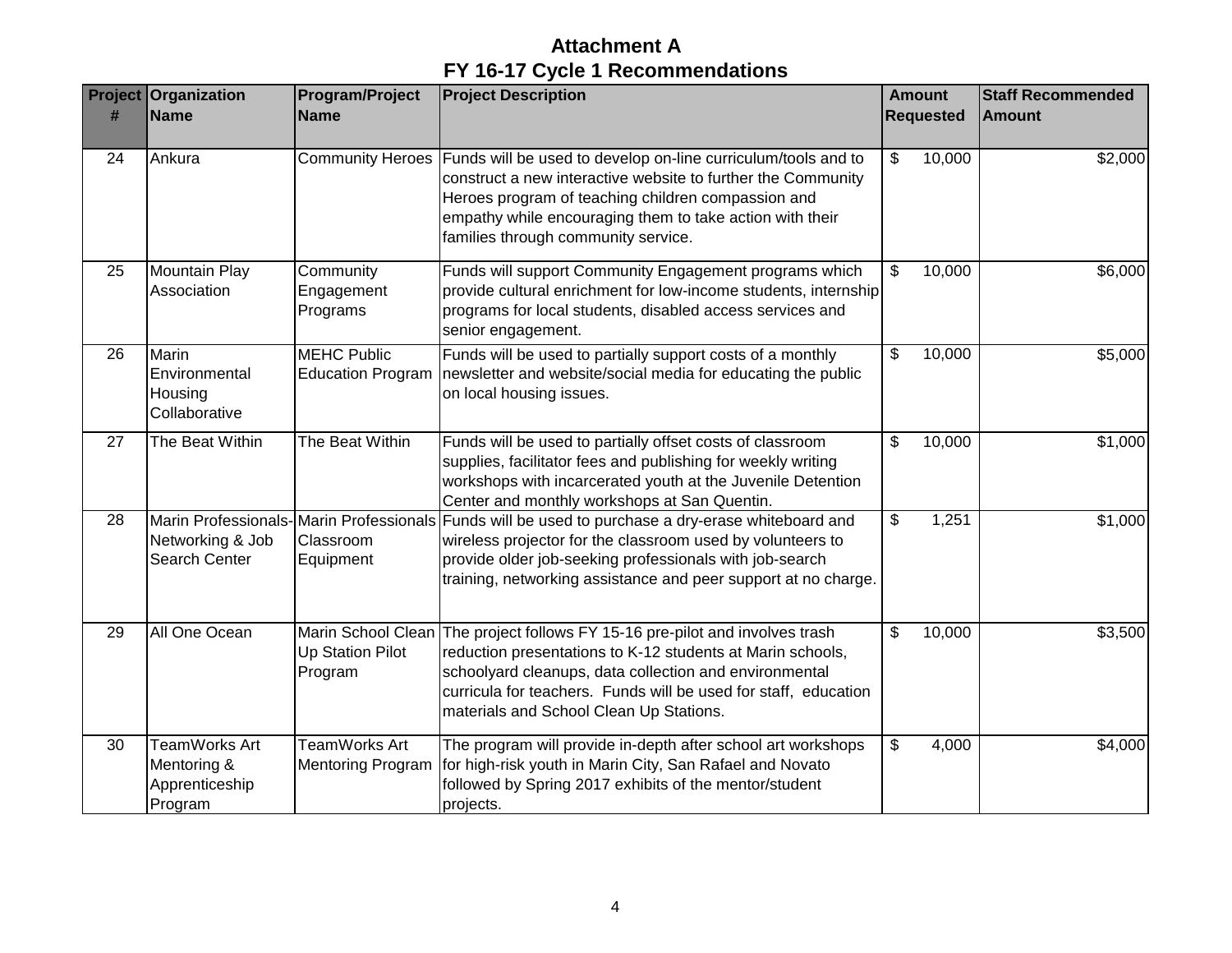| <b>Project</b><br># | Organization<br><b>Name</b>                            | <b>Program/Project</b><br><b>Name</b>                                   | <b>Project Description</b>                                                                                                                                                                                                                                                                                                                    | <b>Amount</b><br><b>Requested</b> |        | <b>Staff Recommended</b><br><b>Amount</b> |
|---------------------|--------------------------------------------------------|-------------------------------------------------------------------------|-----------------------------------------------------------------------------------------------------------------------------------------------------------------------------------------------------------------------------------------------------------------------------------------------------------------------------------------------|-----------------------------------|--------|-------------------------------------------|
|                     |                                                        |                                                                         |                                                                                                                                                                                                                                                                                                                                               |                                   |        |                                           |
| 31                  | Environmental<br>Forum of Marin                        | Lecture Series<br>2017                                                  | Funds will be used to partially offset the costs of produce,<br>market and present the Forum's Lecture Series covering the<br>impacts of climate change.                                                                                                                                                                                      | $\boldsymbol{\mathsf{S}}$         | 10,000 | \$2,500                                   |
| 32                  | <b>Community Action</b><br>Marin                       | <b>Marin Equity</b><br>Summit                                           | Funds will be used to partially offset the costs related to the<br>Marin County Equity Summit event including food, speakers'<br>fees, venue rental and scholarships for low-income attendees.                                                                                                                                                | \$                                | 10,000 | \$10,000                                  |
| 33                  | St Vincent dePaul<br>Society, Saint Rita<br>Conference | <b>Mairn County Free</b><br>Throw<br>Championship                       | Funds will be used to partially offset the costs of facility rental,<br>insurance, advertising, printing and set-up and clean-up<br>charges for the Marin County Free Throw Championship<br>fundraising event. Proceeds of the event provide basic needs<br>to the poorest and neediest of the community.                                     | $\mathfrak{S}$                    | 1,750  | \$1,750                                   |
| 34                  | LifeLong Medical<br>Care                               | <b>Enhanced Music</b><br><b>Enrichment Project</b><br>for Marin Seniors | The project will provide a daily opportunity for older adults at<br>Marin ADHC to enjoy music and other cognitive stimulation<br>which will increase self-esteem and life satisfaction for these<br>individuals. Funds will be used to purchase 20 tablets and<br>charges and to train staff on the best use of the equipment for<br>seniors. | \$                                | 10,000 | \$10,000                                  |
| 35                  | MarinLink/Interfaith<br><b>Counseling Center</b>       | <b>Warm Wishes</b>                                                      | Funds will be used to purchase new items for the "streetpacks"<br>that are distributed to homeless and sheltered individuals and<br>families by the Warm Wishes project.                                                                                                                                                                      | $\sqrt[6]{\frac{1}{2}}$           | 10,000 | \$5,000                                   |
| 36                  | <b>Marin Performing</b><br><b>Stars</b>                | A Tribute to<br>President<br>ObamaA Tribute<br>to Our Future            | Funds will be used to partially offset facility rental for a<br>fundraising event celebrating President Obama event on<br>January 7, 2017. Proceeds from the event will be used support<br>educational materials, speakers and field trips related to civic<br>education.                                                                     | \$                                | 10,000 | \$1,000                                   |
| 37                  | Marin's Best                                           | Events, Practices<br>and Equipment<br>Purchases                         | Funds will be used to support social, educational and athletic<br>activities of the developmentally disabled community.                                                                                                                                                                                                                       | $\boldsymbol{\mathsf{\$}}$        | 5,000  | \$5,000                                   |
| 38                  | MarinArts.org                                          | Arts & Culture<br>Calendar                                              | Funds will be used for administrative and marketing costs and<br>for software licensing fees to support an all-inclusive online<br>arts and cultural calendar and directory.                                                                                                                                                                  | $\vert$ \$                        | 10,000 | \$5,000                                   |